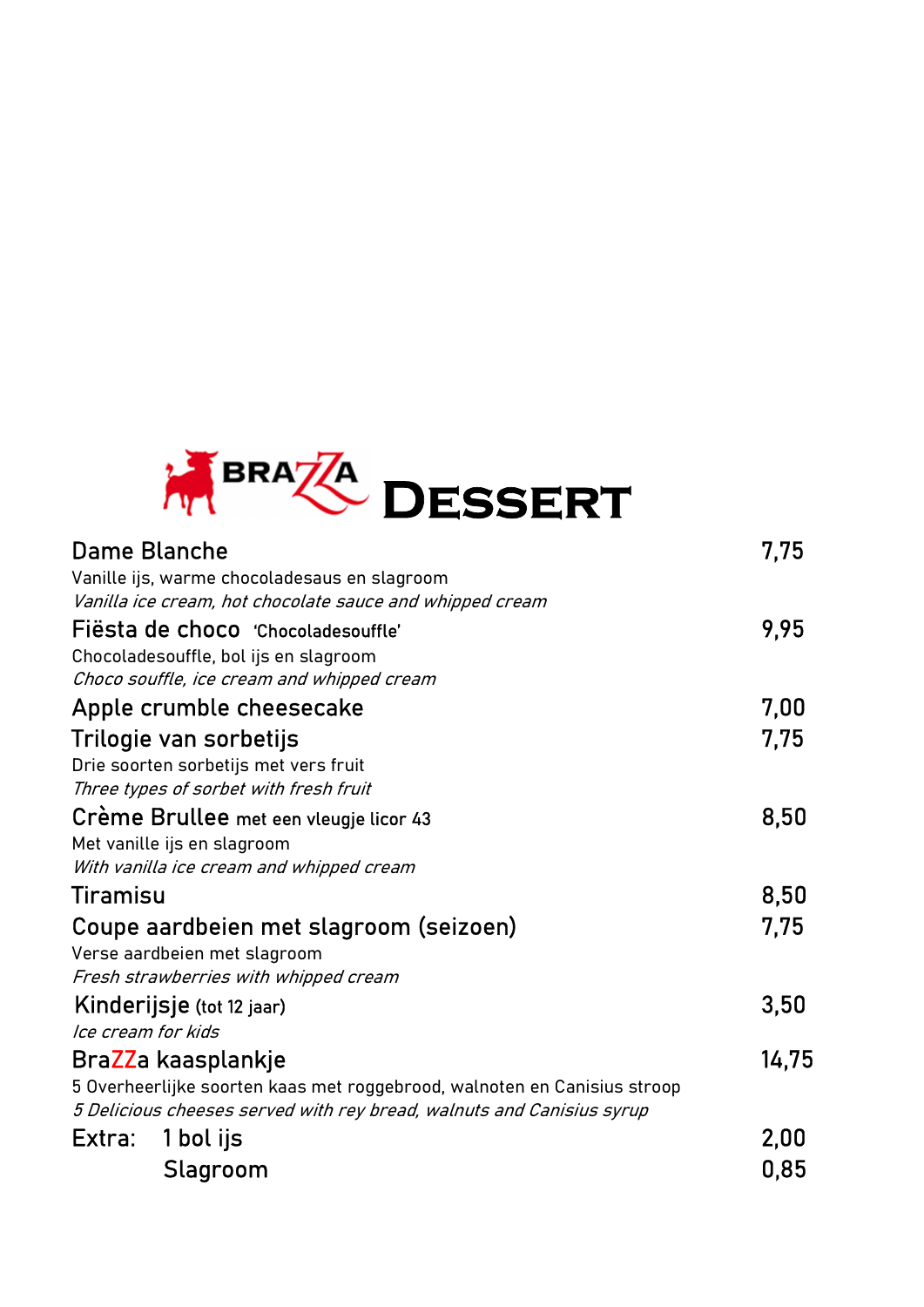

| <b>Irish coffee</b>                                      | 7.50 |
|----------------------------------------------------------|------|
| With Jameson whiskey                                     |      |
| <b>Frensh coffee</b><br><b>With Grand Marnier</b>        | 7.50 |
| <b>Spanish coffee</b><br><b>With Tia Maria</b>           | 7.50 |
| <b>Italian coffee</b><br><b>With Ameretto</b>            | 7.50 |
| <b>Argentine coffee</b><br><b>With Legui Licor</b>       | 7.50 |
| Limburgse coffee<br>With Els la Vera                     | 7.50 |
| <b>Valkenburg coffee</b><br>With Ingendael kruidenbitter | 7.50 |